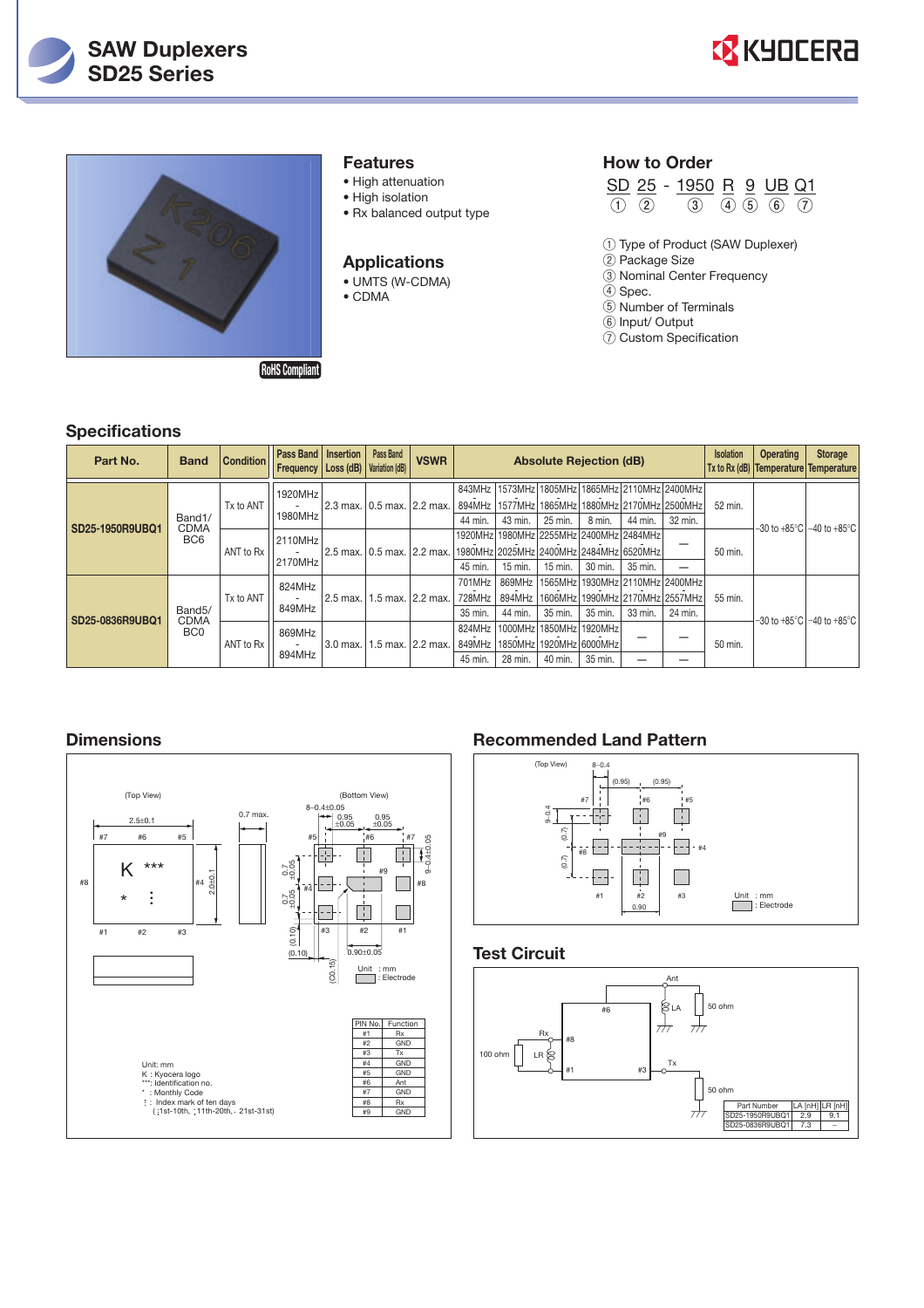



### **Characteristics**

<UMTS Band1> Part No.: SD25-1950R9UBQ1



## **Recommended Reflow Profile**